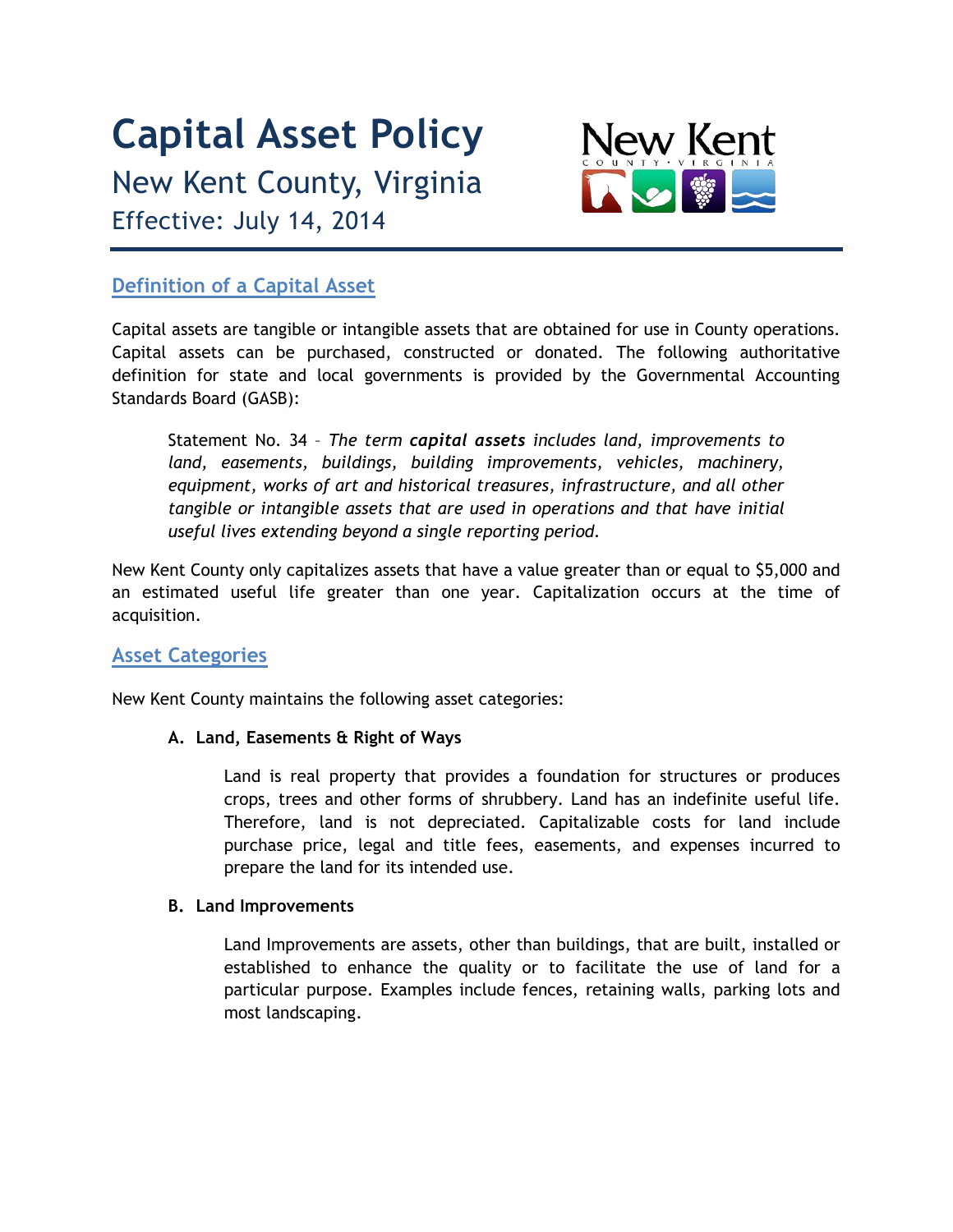#### **C. Buildings**

Buildings are permanent structures which include warehouses, plant facilities, and office buildings. Capitalizable costs for buildings include purchase price, legal fees, reconditioning, materials, labor, professional fees, etc. The County capitalizes all components of a building as one asset and depreciates them over the useful life of the building. Replacement of components of the building, such as a replacement of a roof, is expensed when incurred.

#### **D. Construction in Progress**

Costs incurred to construct or develop an asset before it is ready to be placed into service are considered to be Construction in Progress (CIP). These costs can include project costs, costs for plans/blueprints, building permits, professional fees (architect, engineer, management fees for design and supervision, legal), temporary buildings used during construction, permanently attached fixtures or machinery that cannot be removed without impairing the use of the building, additions to buildings including expansions, extensions, or enlargements.

Furniture, fixtures, and equipment that are associated with the project are capitalized separately and are not included in the construction costs of the project.

#### **E. Infrastructure**

Infrastructure is assets that are long-lived capital assets that are normally stationary in nature and can be preserved for a significantly greater number of years than most capital assets. Examples are roads, bridges, tunnels, drainage systems, water and sewer systems, dams and lighting systems.

#### **F. Machinery & Equipment**

Machinery and Equipment are generally movable tangible assets that are used for County operations. Purchase price, transportation, shipping and installation are all capitalizable costs of Machinery and Equipment. Lump-sum purchases of a group of smaller items that are below the individual capitalization threshold are not capitalized.

## **G. Intangible Assets**

An Intangible Asset is an asset that lacks physical substance, is nonfinancial in nature and has a useful life greater than one year. In order for an intangible asset to be reported in the financial statements, the asset must be identifiable. An intangible asset is identifiable if it meets either of the following condition: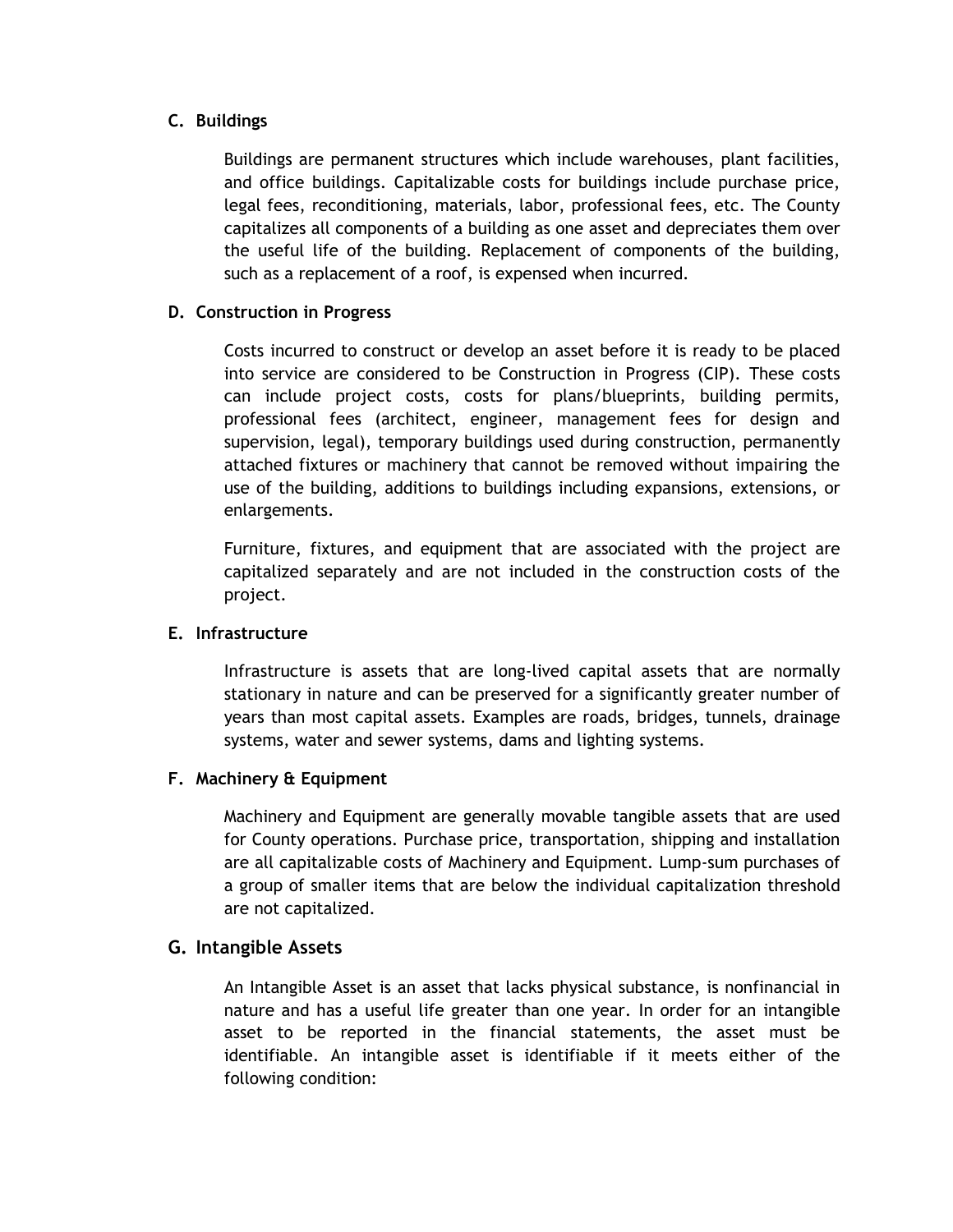- The asset is separable (capable of being separated or divided from the county and sold, transferred, licensed, rented or exchanged)
- The asset arises from contractual or legal rights.

Examples of intangible assets include easements, water/timber rights, patents, trademarks and computer software.

#### **H. Licensed Vehicles**

Vehicles include cars, trucks, ambulances, etc. used by the County in its normal operation. Capitalizable costs include net purchase price, transportation, costs incurred to distinguish or ready the vehicle for its intended use, etc.

## **Depreciation**

The purpose of depreciation is to allocate the cost of an asset over the assets' useful life, rather than expensing the cost in the year the asset was purchased. Three factors are required to determine depreciation:

- **Historical Cost** –The purchase price or construction cost of the asset. Any other additional costs incurred in order to get the asset ready for its intended use and in its intended location would also be a part of the historical cost.
- **Acquisition Date** –The date that New Kent County became the owner and placed the asset in service.
- **Useful Life**  The estimated number of years that the asset will be of benefit to the County.

## **Capital Asset Threshold**

Assets that are in the custody of the County and have a value greater than \$5,000 should be capitalized.

## **Capitalizable Costs**

Capital assets are recorded at historical costs. Historical costs include:

- Purchase price
- Costs needed to place the asset at its intended location
	- o Transportation, shipping, etc.
- Costs needed to place the asset in its intended condition for use
	- o Installation, site preparation, etc.

All costs must be directly recognizable to a specific asset in order to be capitalized.

Assets donated by third parties are recorded at fair market value.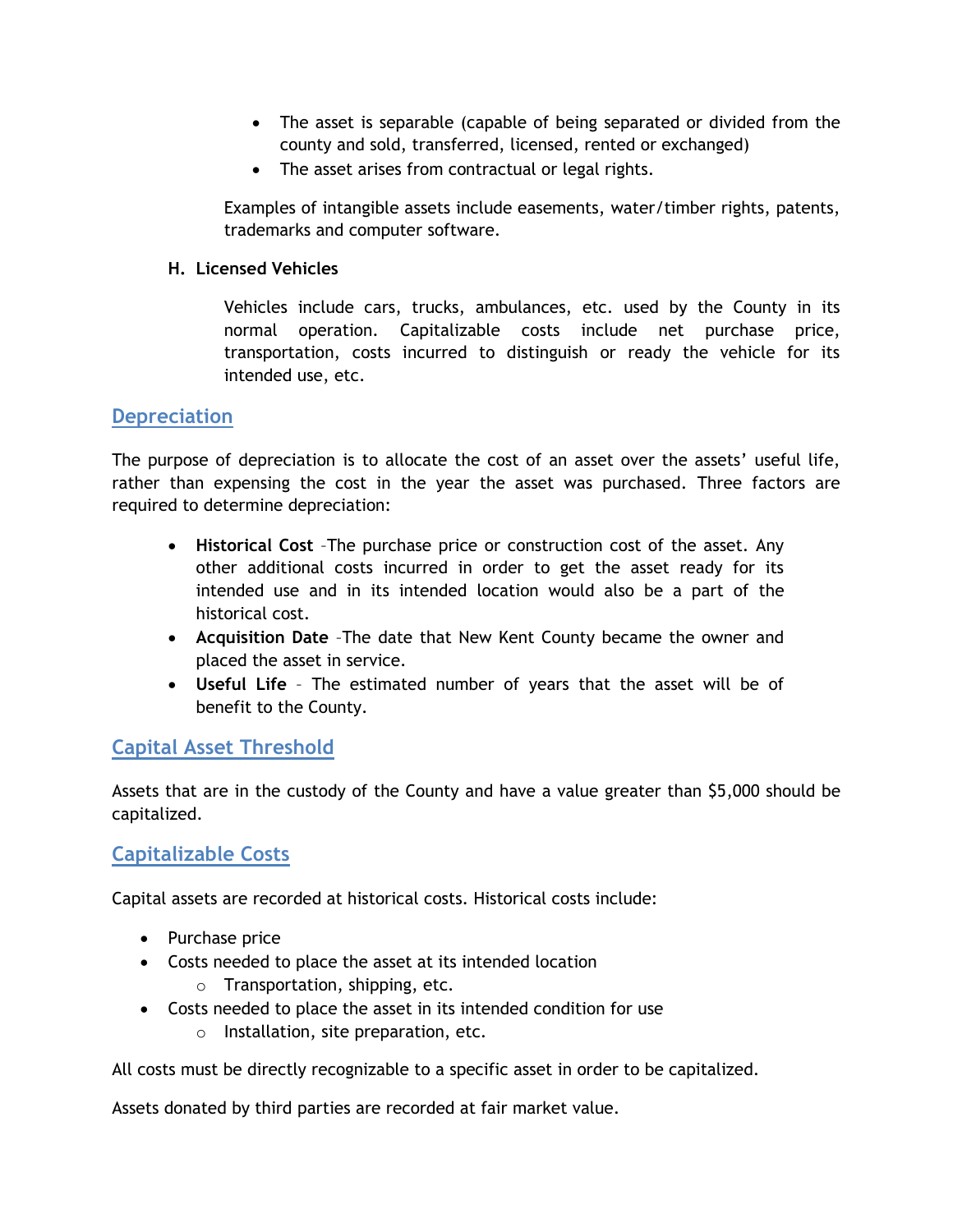Thought should be given to determine if an item is its own capital asset or is a component part of an asset. A component part of an asset is an item that cannot be used independently of an asset and is physically connected to another asset. A component part should be included as a part of the cost and description of the overall asset unless the value of the part itself is greater than \$5,000.

If multiple component parts are purchased to create an asset and the value of each individual component part is not greater than \$5,000, the asset should not be capitalized.

If multiple component parts are purchased to create an asset and the value of each individual component part is greater than \$5,000, each component part should be individually capitalized.

*Example: Financial Services wishes to buy five new desks. The following scenarios could occur:*

*Five desks were purchased at \$5,555/each; five individual desks would be capitalized at a cost of \$5,555/each.* 

*In this example, the desk is an individual asset.*

*Five desks were purchased at \$5,555/each, five desk hutches were purchased to go on top of the desks at \$1,000/each; five individual desks would be capitalized at a cost of \$6,555/each.* 

*In this example, the desk is an individual asset and the hutch is a component part.*

*Five desks were purchased that came in different sections (drawers, filing cabinets, overhead cabinets, panels, desktops, etc), each section was \$500 - \$3,000 and each constructed desk totaled \$6,000/each; no desks would be capitalized.*

*In this example, each section is a component part.*

*Five desks were purchased that came in different sections (drawers, filing cabinets, overhead cabinets, panels, desktops, etc.), each section was \$5,100 - \$6,500; each individual section would be capitalized separately.*

*In this example, each section is an individual asset.*

## **Improvements vs. Repairs and Maintenance**

Costs are frequently incurred that relate to capitalized assets. Thought should be given as to whether the costs are improvements or repairs and maintenance.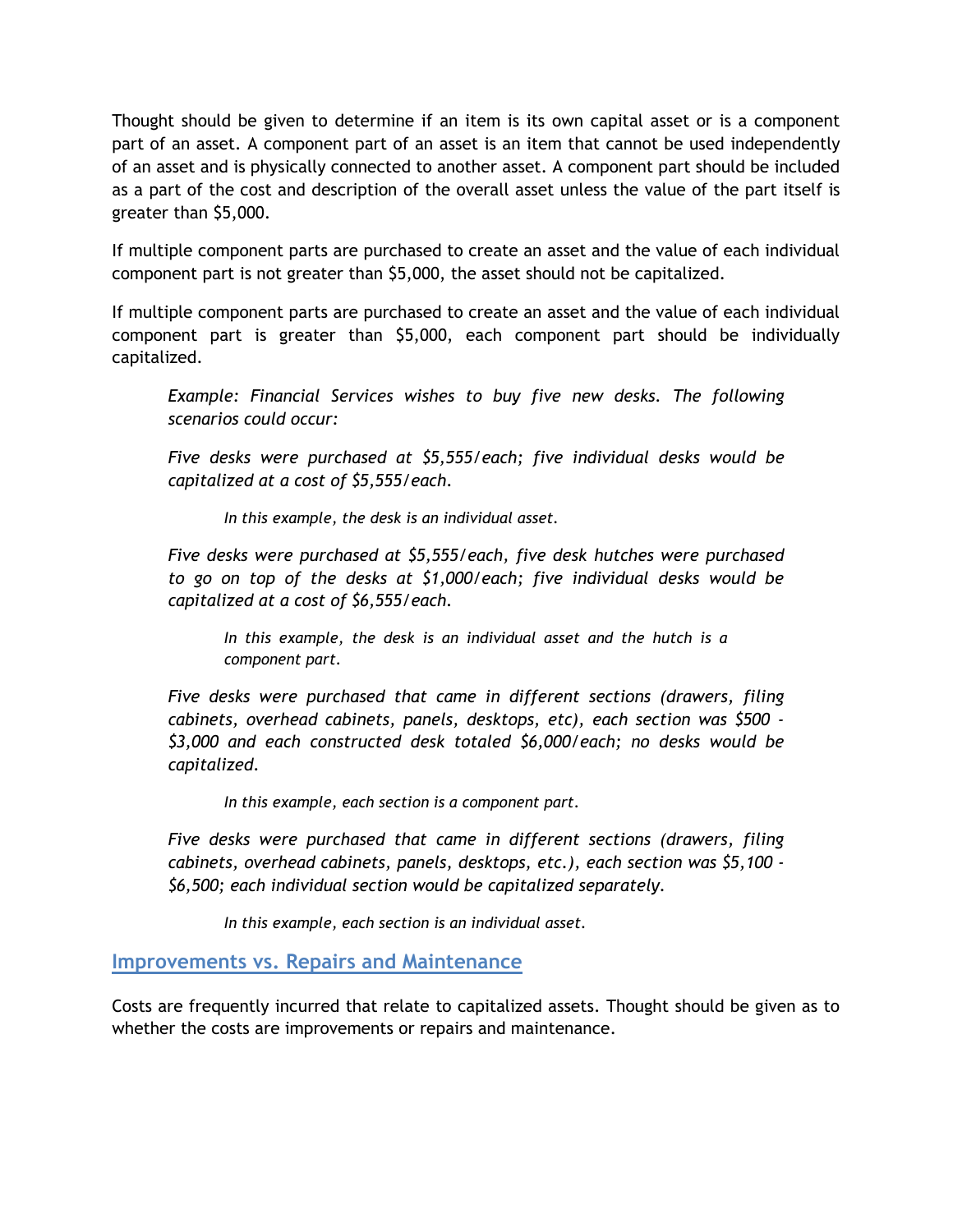Improvements **provide additional value** to an asset by either lengthening the estimated useful life of an asset or increasing the capital assets ability to provide service. Costs of improvements should be capitalized.

Repairs and maintenance **retain the value** of an asset rather than provide additional value. Costs of repairs and maintenance are expensed in the period that they are incurred.

*Some examples of repairs and maintenance are but not limited to:*

- *Add, removing or moving of walls*
- *Plumbing or electrical repairs*
- *Cleaning, pest extermination or other periodic maintenance*
- *Interior and exterior decoration*
- *Interior renovations (repainting, touch-up plastering, carpet or tile replacement, sink and fixture refinishing)*
- *Exterior renovations (repainting, residing, replacement of roof or masonry)*
- *Replacement of a part or component of a building with a new part of the same type and performance capabilities (boiler, HVAC, water heater)*

## **Useful Life of an Asset**

The useful life of an asset is the amount of time that the asset will be of use to the County. New Kent County depreciates its assets over the following estimated useful lives:

| Assets                     | Years     |
|----------------------------|-----------|
| <b>Buildings</b>           | 50        |
| Capital improvements       | $20 - 50$ |
| Machinery and equipment    | $5 - 30$  |
| Infrastructure             | 65        |
| Vehicles                   | $5 - 8$   |
| Water and sewer facilities | 50        |

## **Capital Asset Coordinator**

Every department should designate a Capital Asset Coordinator. The Coordinator is responsible for assisting Financial Services in ensuring the correct and appropriate recording and maintenance of the assets maintained by his or her department. Duties include:

- Completing a Capital Asset Action Form for each change in an asset's status
- Reviewing his or her department's asset listing as requested by Financial Services
- Assisting Financial Services in correctly recording capital assets